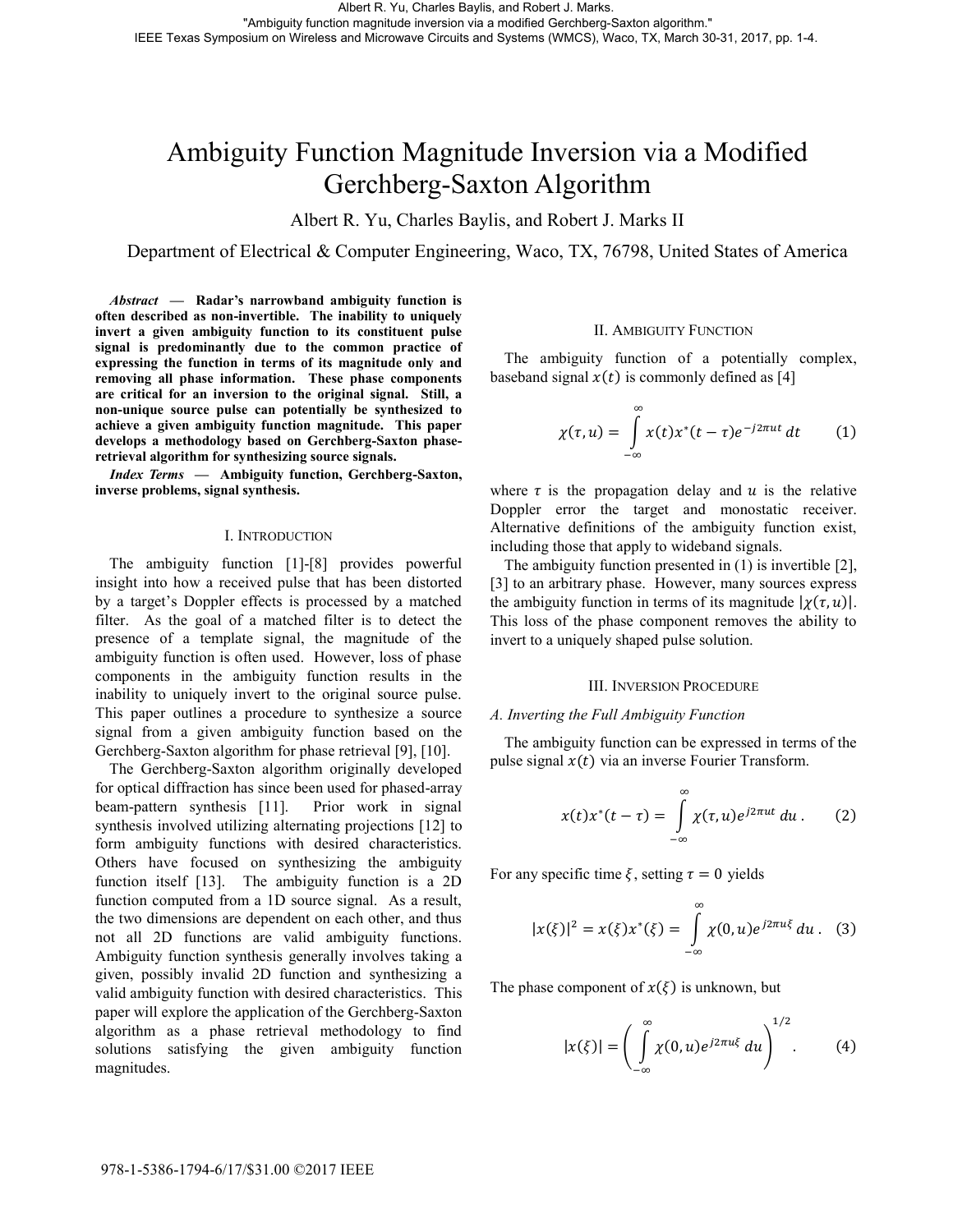Now consider the situation where  $t = \xi - \tau$ , where  $\xi$  is fixed.

$$
x(\xi)x^*(t) = \int_{-\infty}^{\infty} \chi(\xi - t, u)e^{j2\pi u\xi} du.
$$
 (5)

Note that the phase of the complex number  $x(\xi)$  is extraneous as the term is canceled by its conjugate. Expressing the above in terms of  $x^*(t)$  yields

$$
x^*(t) = \frac{1}{|x(\xi)|} \int\limits_{-\infty}^{\infty} \chi(\xi - t, u) e^{j2\pi u\xi} du \qquad (6)
$$

where  $|x(\xi)|$  is given in (4). The function  $x(t)e^{j\alpha}$  also solves the ambiguity function when  $\alpha$  is constant. In general,  $x(t)$  can be found by choosing a reference value  $\xi$  and evaluating (6). An additional constraint is that  $\xi$ must be chosen such that  $|x(\xi)| \neq 0$ .

The process described will invert a given ambiguity function with known phase. However, the ambiguity function is often expressed in terms of its magnitude  $|\chi(\tau, u)|$ . The loss of phase information will prevent a direct inversion. As a result, a phase-retrieval algorithm is appended to estimate the phase differences and determine a non-unique pulse signal.

## *B. Gerchberg-Saxton Algorithm*

The Gerchberg-Saxton algorithm [9] is an iterative phase retrieval algorithm commonly used in optics for diffraction synthesis. The goal of the algorithm is to adjust a constrained source signal in order to acquire the specified target plane intensity. However, Gerchberg-Saxton algorithms depend on initialization and have no guarantee of convergence. The solutions found cannot be unique as any arbitrary phase applied throughout the function will still produce the same intensities [9], [10]. As a result, the application of the Gerchberg-Saxton algorithm cannot be expected to exactly reconstruct the original source angles. Any reconstruction can, for example, be shifted arbitrarily in phase.

#### *C. Inverting the Ambiguity Function Magnitude*

A modified Gerchberg-Saxton algorithm for the ambiguity function is presented in Figure 2. Only the target ambiguity function magnitude is given. Consider the ambiguity function at  $\chi(0,0)$ , or

$$
\chi(0,0) = \int_{-\infty}^{\infty} x(t) x^*(t) dt.
$$
 (7)



Fig. 1. The Gerchberg-Saxton algorithm is given a reference source and target intensities  $|I_{S}|$  and  $|I_{T}|$ . It is initialized with  $T = |I_T|e^{j\phi_0}$ , where  $\phi_0$  is a uniform random phase. By iterating between target  $T$  and source  $S$ , the algorithm ideally converges to a local optimum that will generate a target with the desired intensities  $|I<sub>\tau</sub>|$ .



Fig. 2. Our proposed algorithm is a modified, Gerchberg-Saxton based algorithm initialized with  $T = |\chi_G|e^{j\phi_0}$ , where  $\phi_0$  is a uniform random phase. Here,  $|\chi_G|$  is the given ambiguity function magnitude,  $x_{inv}(t)$  is found in (6) and k is a scaling factor based on (7).

A given source signal  $x(t)$  must satisfy the magnitude computed by  $(7)$ . The output of an inversion found by  $(6)$ should satisfy this condition unless the input is not a valid ambiguity function. This is likely the case as the choice of phase is initially random. Thus, a scaling factor  $k$ , found by the square root of the (7) ratio is used to adjust an inverted  $x(t)$  to the proper magnitude. The final modified algorithm is presented in Figure 2.

#### IV. RESULTS

The inversion procedure outlined in Figure 2 was applied to multiple ambiguity functions generated from known source pulses. These pulses presented here include the rectangle function, a Gaussian pulse, and a Gaussian chirp.

Figure 3 depicts the given ambiguity function magnitudes (left) and the ambiguity function of the recovered signals for each of the source pulses. While the relatively simple rectangle and Gaussian sources converge comparatively quickly, the Gaussian chirp often requires several initialization attempts to locate a desirable solution. Each figure shows the result after 200 iterations. While the original signals used to generate the target ambiguity function magnitudes were real, the recovered signals can be complex valued.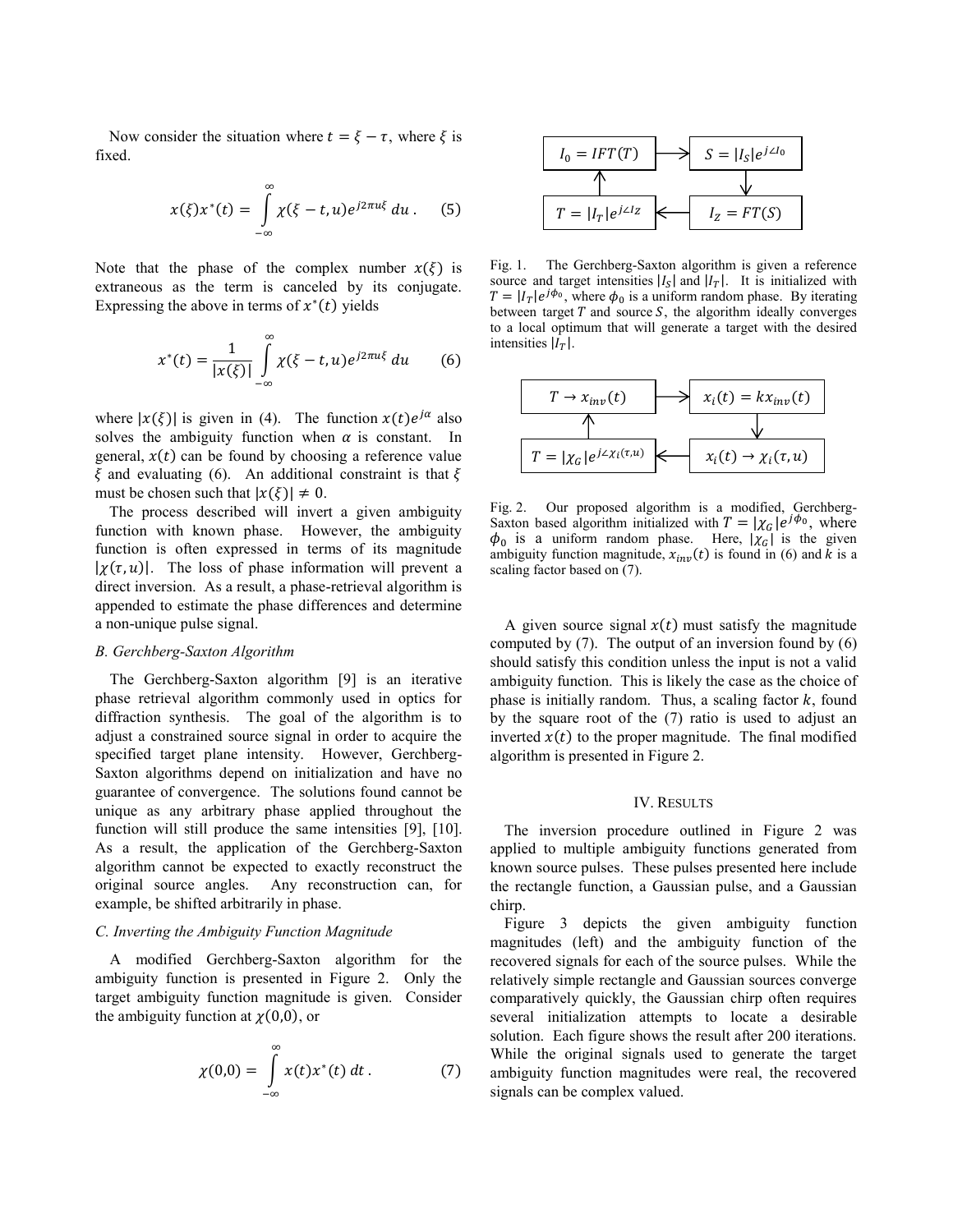

Fig. 3. The given ambiguity functions (left) and the magnitudes of the reconstructed signals (right) after 200 iterations. In general, the algorithm was successful at recovering a signal that gives the equivalent ambiguity function magnitude, yielding graphically indistinguishable results.



Fig. 4. An example of the RMS error of the rectangle pulse reconstruction between the given ambiguity function magnitude and the synthesized magnitude. The algorithm may not converge depending on the initialization and complexity of the source signal.



Fig. 5. The original rectangle signal  $x(t)$  in green is reconstructed in  $r(t)$  in blue. Note the real and imaginary axes, as denoted by ℜ and ℑ. The loss of phase information in the ambiguity function coupled with the random initialization has yielded a slightly warped reconstruction.



Fig. 6. The Gaussian original real signal  $x(t)$  in green is reconstructed in  $r(t)$  in blue. The reconstruction is slightly warped compared to the original.

The iteration error between the desired magnitude and the recovered ambiguity function magnitude is shown in Figure 4. Figure 5 shows the recovered complex signal. The arbitrary phase characteristic of the inversion algorithm results in the (blue) reconstruction to be at an arbitrary angle from the original (green) rectangle pulse. A Gaussian pulse is inverted and shown in Figure 6.

A Gaussian chirp is inverted in Figure 7. This pulse was chosen to demonstrate the ability of the procedure to invert ambiguity functions generated from non-symmetric signals with higher-frequency components.